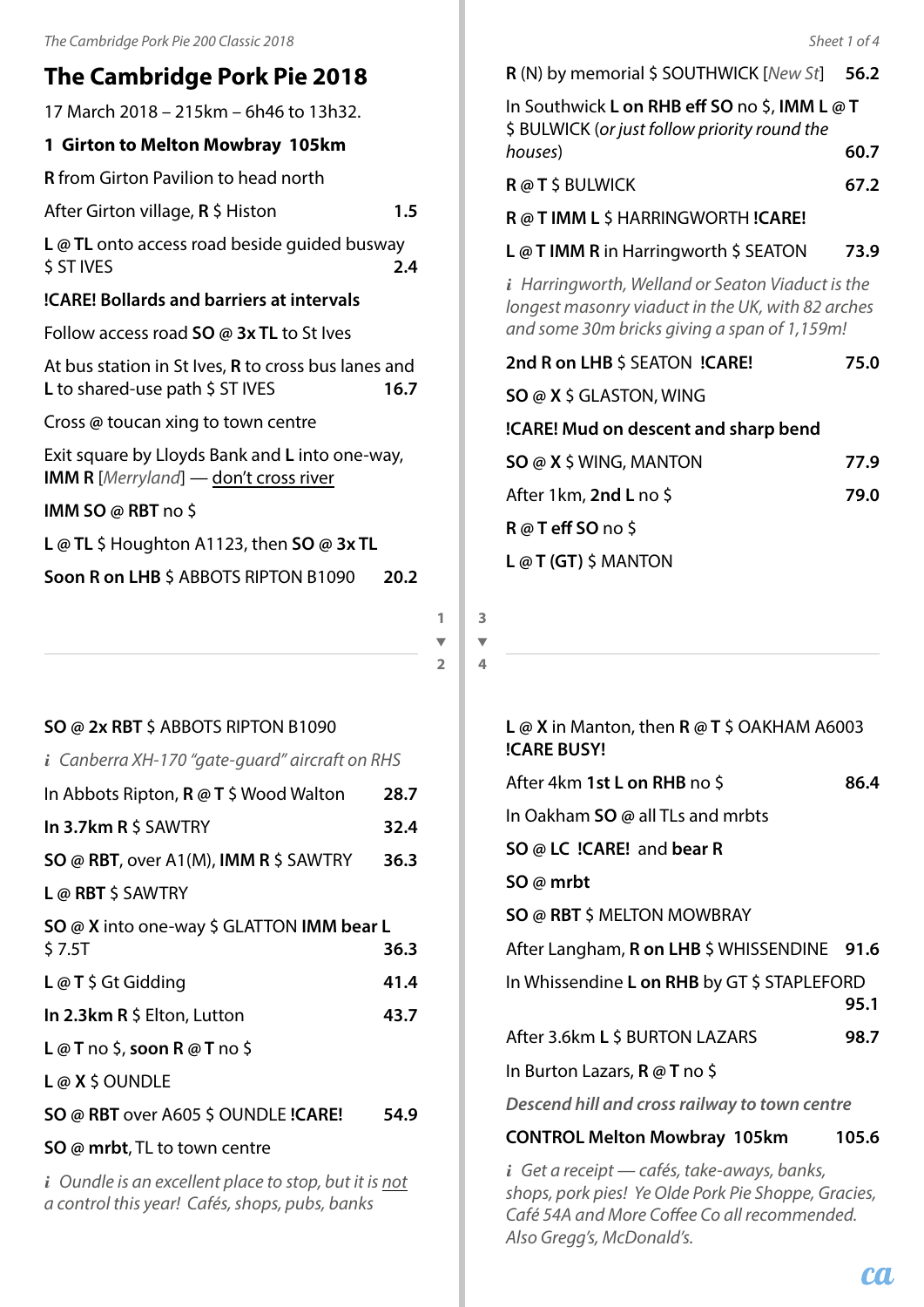#### **2 Melton Mowbray to Girton 110km**

Return south over railway then **IMM R on LHB** \$ 7.5T [*Ankle Hill*]

**Soon L on RHB** \$ NCN64 [*Sandy Ln*]

**L @ T** \$ NCN64

**SO** thru gate on NCN gated path, **descend with care** and take care with mudguards over stepovers **!CARE Mud on road!**

**L @ road** \$ NCN64

| R @ T (GT) \$ PICKWELL, SOMERBY, NCN64  |      |  |  |
|-----------------------------------------|------|--|--|
| R@T\$NCN64                              |      |  |  |
| In 4.7km R \$ KNOSSINGTON               | 12.0 |  |  |
| In Knossington, R \$ BRAUNSTON          | 14.5 |  |  |
| $L@T(GT)$ \$ BRAUNSTON                  |      |  |  |
| In Braunston, $R$ \$ Brooke, Leighfield | 18.2 |  |  |
| Soon R on LHB by church \$ RIDLINGTON   |      |  |  |
| $R \omega X$ \$ Uppingham               | 21.0 |  |  |
| L@TIMMR\$37.5T                          | 25.7 |  |  |
|                                         |      |  |  |
|                                         |      |  |  |

**R @ X** \$ BISBROOKE **27.3 SO @ X** over A47 \$ BISBROOKE **28.2 R @ T** in Bisbrooke then **L @ X** \$ SEATON Thru Seaton to **R @ [x]** \$ HARRINGWORTH **32.4** *i Great views of Harringworth Viaduct on descent* **L @ T** \$ Morcott B672 **L @ T IMM R** in Harringworth by cross **34.1 R @ T IMM L** to cross A43 \$ BULWICK **!CARE! 39.4** After Bulwick L, brown cycle \$, before NSL **40.9** In Southwick **R** \$ Cycle Byway, No HGVs, after Shuckborough Arms PH , **soon R @ T eff SO** \$ OUNDLE (*or follow priority around the houses*) **47.2** *i Again, Oundle is not a control. Cafés, shops, pubs, banks*

# *3 Cambridge Audax*

#### **Organised by Nick Wilkinson, 07500 787785.**

This Audax UK event takes place on Saturday 17 March 2018 at 08:00, to finish by 21:32.

Control opening and closing times are shown on the brevet.

If you decide to abandon the ride, please let us know by text or phone on 07500 787785, so that we don't have to wait for you to 'not arrive'!

This event is run under the governance of Audax UK and is undertaken as a private excursion on public roads. This route is advisory.

**For more audax events around Cambridge, visit our website at www.camaudax.uk.**

#### **Key to symbols and abbreviations**

**3**  $\overline{\phantom{0}}$ **4**

**1**  $\overline{\phantom{a}}$ **2**

> Distances in kilometres from start of each stage **R, L, RHS, LHB**—*Right, Left, Right/left-hand side/bend* **SO**—*Straight on* **@**—*At* **thru**—*Through* **cont**—*Continue* **opp**—*opposite* **IMM**—*Immediately* **T**—*T-junction* **GT**—*Green Triangle* **gn**—*Green* **X**—*Crossroads (give way)* **STGX**—*Staggered X* **[x]**—*Crossroads (in your favour, easy to miss)* **RBT (3E)**—*Roundabout, third exit* **mrbt**—*Mini RBT* **TL**—*Traffic lights* **JCN**—*Junction* **\$ Histon**—*Sign to Histon (lowercase name)* **\$ ST IVES**—*Sign to and go to/thru St Ives* **[***Merryland***]**—*Signed street name* **NCN51**—*National Cycle Network route 51 (blue signs)* **PH**—*Public house* **pedx**—*Pedestrian crossing i* — *information or note*

**More here: www.camaudax.uk/audax/routesheet**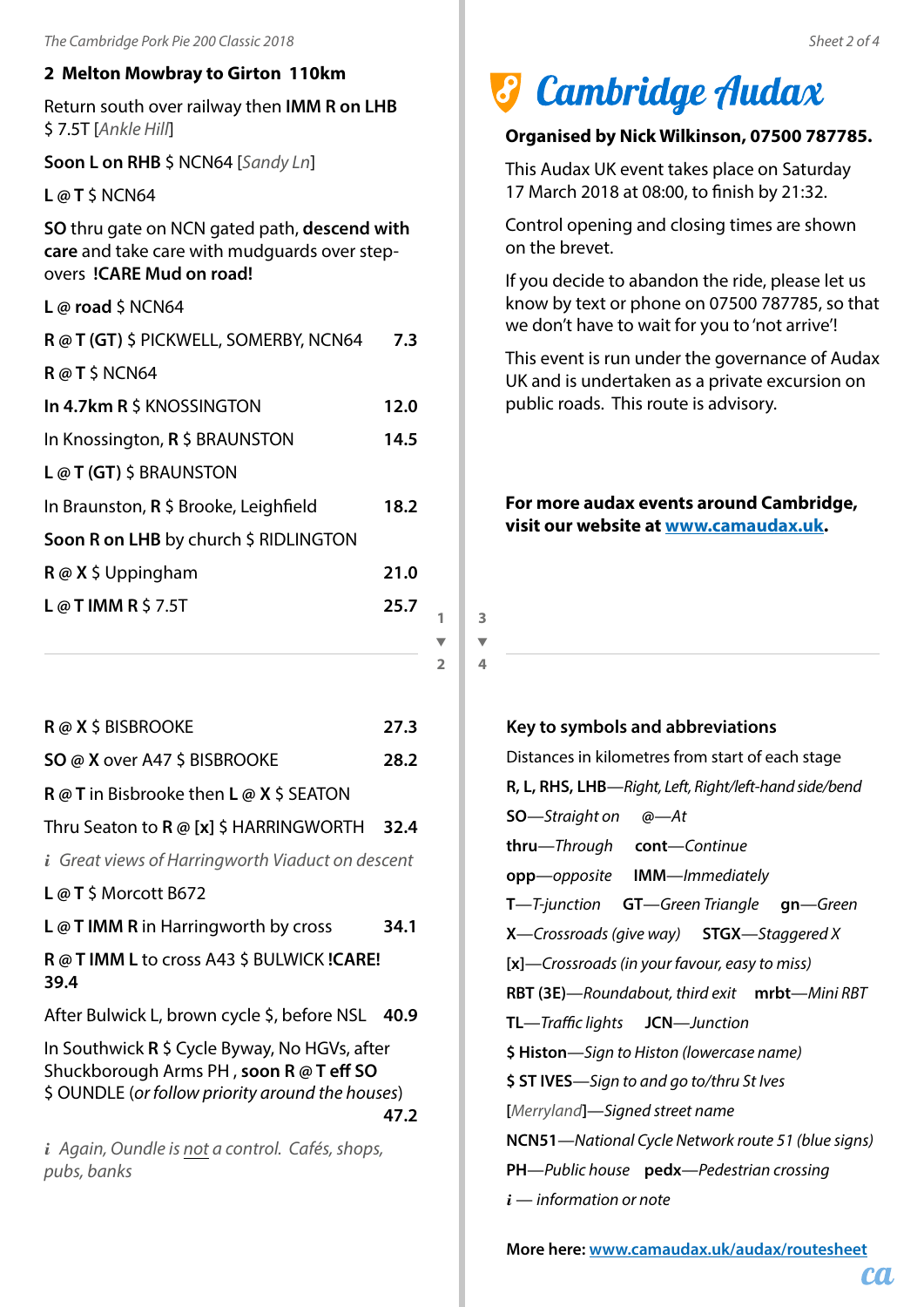| R (W) from cross \$ Museum [West St], soon bear<br>L down hill and over bridge                                                                | 51.9 |   |
|-----------------------------------------------------------------------------------------------------------------------------------------------|------|---|
| R @ T IMM L \$ THURNING ! CARE BUSY!                                                                                                          | 55.3 |   |
| IMM 1st R \$ THURNING [Church Ln]                                                                                                             |      |   |
| In 1.4km R \$ THURNING, WINWICK                                                                                                               | 56.7 |   |
| In Thurning R @ T IMM L @ GT \$ WINWICK                                                                                                       | 60.3 |   |
| In Winwick L @ T IMM R \$ ALCONBURY                                                                                                           | 63.4 |   |
| In Alconbury Weston, R @ T \$ ALCONBURY,<br><b>NCN12</b>                                                                                      | 72.5 |   |
| Alternatively If the delights of Huntingdon don't<br>appeal to you then $L \otimes T$ and follow instructions<br>on the reverse of this sheet |      |   |
| In Alconbury L @ [x] \$ Village only                                                                                                          | 73.9 |   |
| Cross narrow bridge then 3rd L \$ HUNTINGDON,<br>NCN <sub>12</sub>                                                                            |      |   |
| <b>SO</b> @ RBT and ascend                                                                                                                    |      |   |
| SO @ RBT over A14, IMM R @ RBT<br>\$ HUNTINGDON, THE STUKELEYS                                                                                | 75.3 |   |
| Soon L @ RBT \$ THE STUKELEYS [Ermine St]                                                                                                     |      | 1 |
|                                                                                                                                               |      |   |
|                                                                                                                                               |      | 2 |
| <i>i</i> Replica Northrop F-5E Tiger II aircraft on LHS                                                                                       |      |   |
| SO @ mrbt by RAF Alconbury                                                                                                                    |      |   |
| SO @ RBT \$ HUNTINGDON Town Centre                                                                                                            | 80.2 |   |
| SO @ RBT to SO @ TL and under bridge                                                                                                          |      |   |
| IMM SO @ TL soon L @ TL eff SO                                                                                                                |      |   |
| <b>L</b> $@$ TL into one-way \$ Ring Road                                                                                                     | 81.5 |   |
| SO @ all TLs, stay in LH lane and bear R, then                                                                                                |      |   |
| L \$ CAMBRIDGE and over stone bridge                                                                                                          | 82.8 |   |
| <b>Bear L</b> @ mrbt in Godmanchester                                                                                                         |      |   |
| L on RHB [Cow Ln] \$ dead end, NCN51 before<br>RBT, easy to miss !CARE POTHOLES!                                                              | 85.0 |   |
| After 1.2km R thru small gate \$ NCN51, blue<br>shared-use path \$                                                                            |      |   |
| <b>SO</b> @ gate into Hemingford Abbots                                                                                                       |      |   |
| L @ T then R @ T \$ St Ives                                                                                                                   | 89.5 |   |

Over historic bridge then follow one-way **L** IMM hard **R @ RBT** and **SO** thru bollards; cont thru town centre

Cont to TL where take shared-use path and xing on LHS to cross to bus terminus **93.1**

Cross two bus lanes to RH shared-use path along lakeside \$ Cambridge

Follow access road **!CARE bollards!** Cont for 13.5km – **SO @ 3x TL** – to …

**R @ TL** \$ Cycle GIRTON [*New Road*] **107.6**

**L @ T** \$ GIRTON

**3**  $\overline{\mathbf{v}}$ **4** **L** into Pavilion car park next to church

#### **ARRIVÉE Girton 215km 109.8**

*i Fill in your brevet with shop/bank/pub name and time and sign it before handing it in with your Melton Mowbray receipt.*

**Intentionally left blank.**